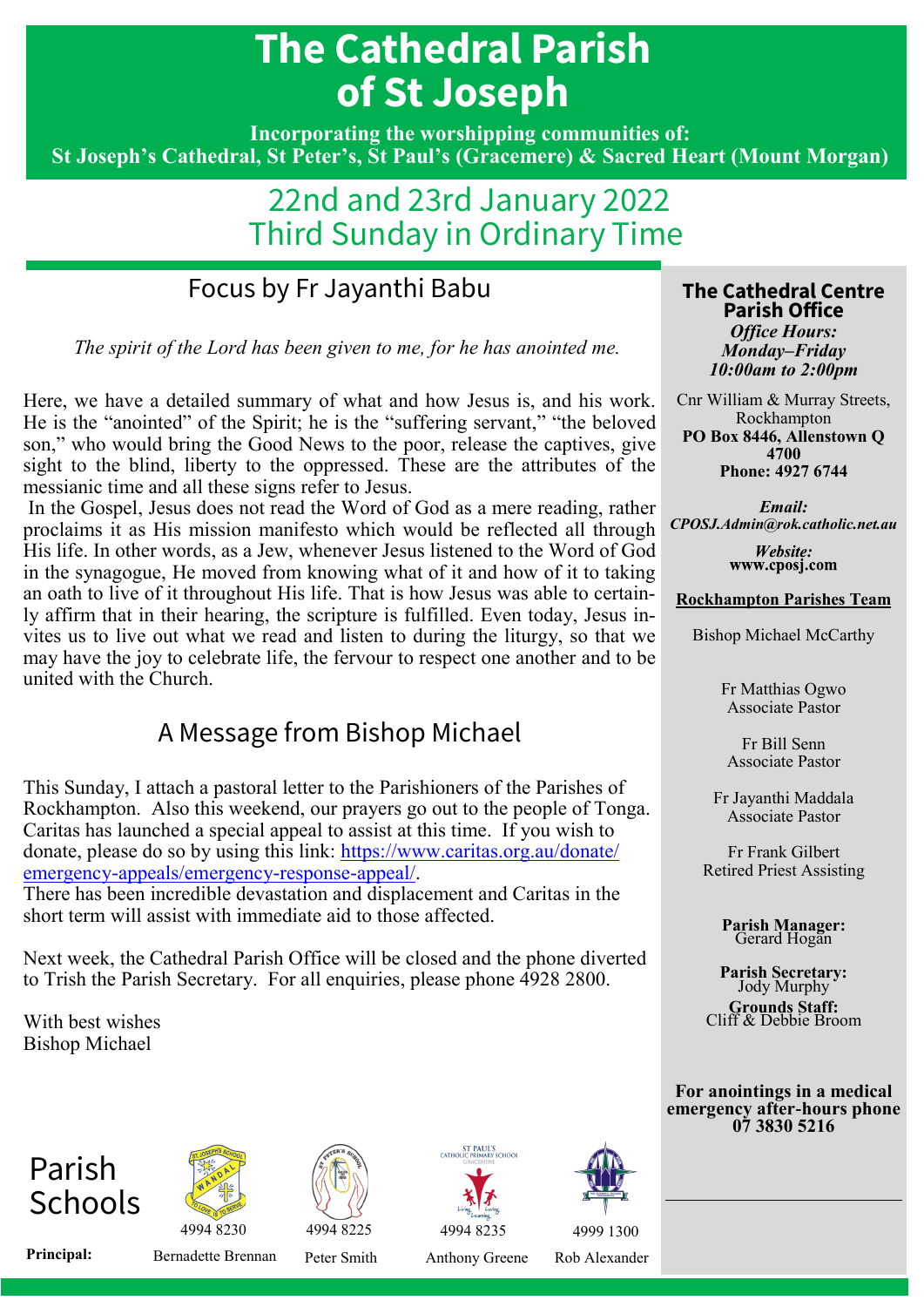#### *Mass Times*

**Monday 24th January**  St Joseph's Cathedral 5:30pm

**Tuesday 25th January**  St Joseph's Cathedral 5:30pm

**Wednesday 26th January** *Australia Day*  St Joseph's Cathedral 9:00am

**Thursday 27th January**  St Joseph's Cathedral 8:00am

**Friday 28th January**  St Joseph's Cathedral 12:10pm

**Saturday 29th January**  St Joseph's Cathedral 9:00am

> *Penance* 9:30am to 10:30am

Sacred Heart Mt Morgan 4:00pm Holy Family 5:00pm St Joseph's Cathedral 6:00pm Our Lady Help of Christians 6:30pm

#### **Sunday 30th January FOURTH SUNDAY IN ORDINARY TIME**

St Joseph's Cathedral 6:30am St Mary's 7:00am St Paul's Gracemere 8:00am Holy Family 9:00am St Joseph's Cathedral 9:30am St Joseph's Cathedral 6:00pm

> **Ordinariate Mass** St Peter's, Allenstown

> > Sunday 9:30am

**Anointing of the Sick** First Friday of each month St Joseph's Cathedral 12:10pm

#### **Cathedral Bookshop**

Contact 4921 2170 www.cathedralbooks.com.au Email: cathedralbookstore@rok.catholic. net.au

*Bookstore trading hours are: Tuesday to Friday 9am to 2pm Saturday, Sunday and Monday closed.*

# **We pray for those who have recently died:**

Zoraida Mora, Kevin Watts, Alberto Aldea, Menardo Rolloque, Violet McCosker, Dr William Renton-Power, Christine Olsen, Mary Olsen (Richards), Kevin Harris, Consilii Harris, Margaret (Peggy) Williams, Lawrence Carige, Juan Agustim Briones, Jim & Laurel Pinkerton

# **Ministries Letter from Bishop Michael**

Bishop Michael has issued a letter regarding Ministries across Rockhampton for 2022. This letter is included in the Bulletin and we encourage all to take this with them and read through it.

# **Wearing of Masks in all Churches**

Please be advised, masks must now be worn at all times when entering all churches across our Parish.

#### **Australia Day Mass**

Mass will be celebrated at 9am on Wednesday 26th January at St Joseph's Cathedral.

# **Temporary Office Closure for CentacareCQ Offices**

Due to the increasing number of COVID-19 cases within our region, CentacareCQ have made the difficult decision to close the office temporarily to the public, including clients and service users.

The office will be closed from Monday 24th January to Friday 11th February.

Please contact Centacare on 1300 523 985 or www.centacarecq.com

# **This Sunday's Readings**

#### **First Reading**

Nehemiah 8:2-6. 8-10 After their return to their homelands from exile, the people of Israel are moved to tears by the public reading of God's word.

#### Responsorial Psalm 18:8-10, 15



Colin Smith © WLO 1995. All rights reserved. Used with permission. ONELICENSE A623915.

# **Second Reading**

1 Corinthians 12:12-30 St Paul teaches that we together are Christ's body, made up of many different parts.

**Gospel** Luke 1:1-1-4; 4:14-21

The beginning of Luke's Gospel: Jesus proclaims God's word and sets out his mission statement.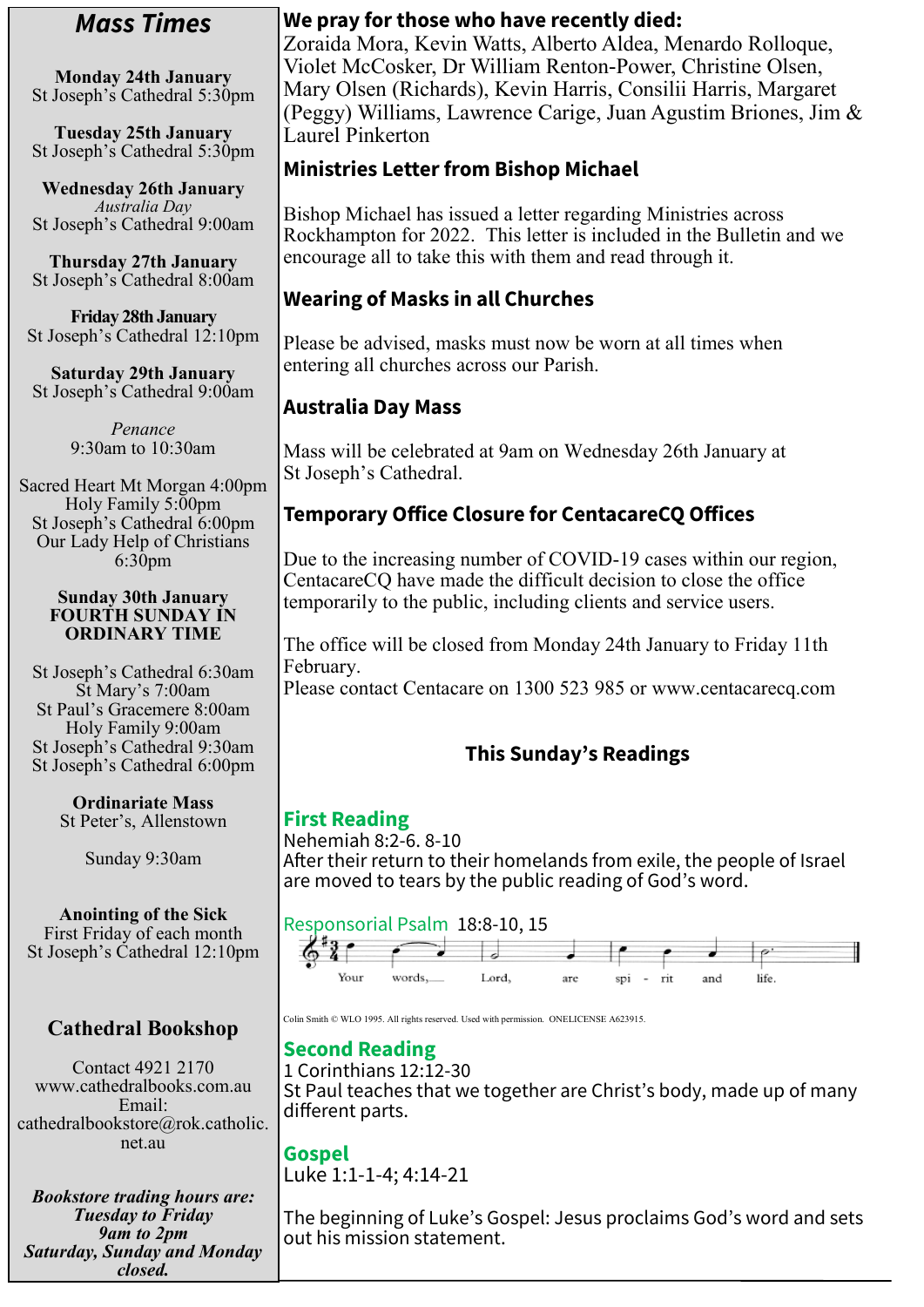#### **Virtual Learning Community for Faith Formation**

Make 2022 a year to learn more, read more, meet faith-filled people from other countries and to do something for you! Five weeks courses and three week seminars available. All online. There are many wonderful and interesting short courses from which to select. (There is also an opportunity to have your course fees reimbursed on successful completion.) Share the journey with friends or other parishioners.

Check out further information or register online at [https://vlcff.udayton.edu/.](https://vlcff.udayton.edu/) There are many cycles throughout the year to join.

Contact Joy at [vlcff@rok.catholic.net.au](mailto:vlcff@rok.catholic.net.au) if you have questions.

# **A Call for Assistance**

As we move into a new COVID era, we are required to meet certain obligations. We 'check in' to go shopping or to get petrol. We wear masks Monday through Sunday in public spaces. We sanitize our hands when entering a new area. As a place of Worship, we must facilitate access to the resources required to meet these obligations and more.

We have identified an obligation that is continually being overlooked and creates great concern. We are required to clean and sanitise our Churches to make them safe for their next use. We do not have the luxury of assuming someone else will do it. Just as our Readers and Ministers of Communion are rostered from month to month, we need the committed, devoted Parishioners who are serious about keeping our people safe & keeping our churches open by assisting with the sanitising of our churches after each mass. It takes about 5- 10 minutes after mass. If you think this could be you – IT IS!

Please call us at the Parish Office on 49276744 and leave a message. Email us at

[CPOSJ.Admin@rok.catholic.net.au](mailto:CPOSJ.Admin@rok.catholic.net.au) , leave your contact details. We will contact you, we will provide all of the personal protective equipment you need, we will work with you so that you may carry out this vital role for our Parish Community.

*Gerard Hogan – Parish Manager.* 

# **January Book Discussion Cancelled**

Due to the current situation with regard to COVID-19 in the community, the book discussion for January 28 has been cancelled. I look forward to starting the discussions again, hopefully in February. Watch this space!

Thank you, Di-Anne

#### **Vietnamese Mass 6 February 2022**

All are welcome to attend the next Vietnamese Mass at St Mary's Church on Sunday 6th February 2022 at 5pm.

ĐẠI CHÚNG VIỆT NAM TẤT CẢ ĐỀU ĐƯỢC CHÀO ĐÓN THAM DỰ THÁNH LỄ VIẾT NAM TIẾP THEO TAI NHÀ THỜ ST MARY Ngày 6 tháng 2 năm 2022 lúc 5 giờ chiều

# **Weekly Prayer**

Prayer for New Beginnings

May there always be work for our hands to do. May the sun always shine upon our windows. May a rainbow be certain to follow each rain. May the hand of a friend always be near to you and

May God fill your heart with gladness to cheer you.

# **Ecumenical Corner**

There are signs that the Lund principle is, at last, beginning to happen on a significant scale, particularly in local situations with developing covenant relationships which include a determination to act on the Lund principle. It would appear, therefore, that the Lund question still remains well worth asking: (Lund Principle) Should not our churches ask themselves whether they are showing sufficient eagerness to enter into conversation with other churches*, and whether they should act together in all matters except those in which deep differences of conviction compel them to act separately"?*

O.S Tomkins ed., Third World Conference of Faith and Order, London, SCM Press, 1953